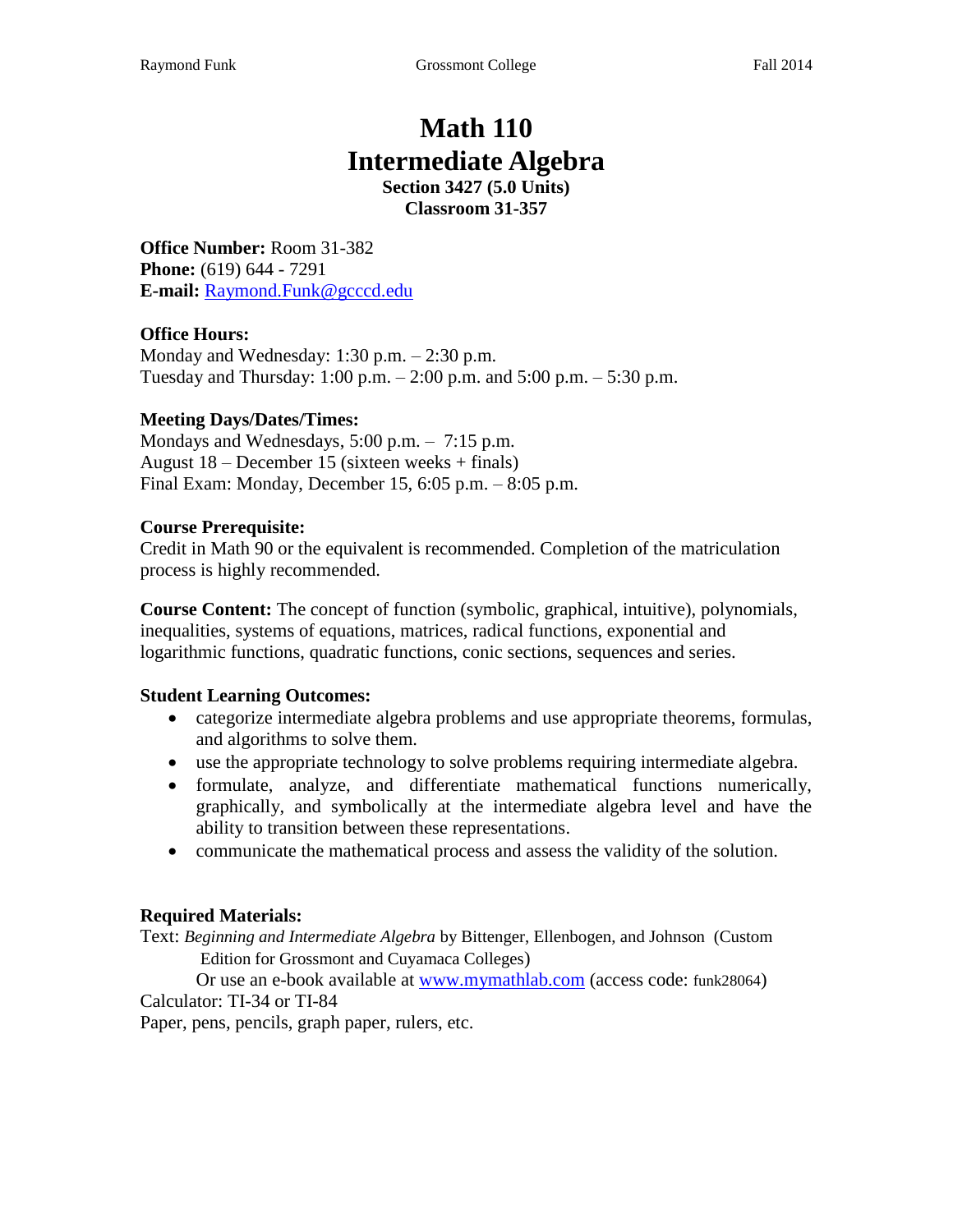### **Grading:**

Grades will be earned based on a standard scale: A+:  $100 - 97$ , A:  $96 - 94$ , A -:  $93 - 90$ , B +:  $89 - 87$ , B:  $86 - 84$ , B -:  $83 - 80$ , C+:  $79 - 77$ , C:  $76 - 74$ , C-:  $73 - 70$ , D+:  $69 - 67$ , D:  $66 - 64$ , D-:  $63 - 60$ , F: Below 60

#### **Assignments:**

| Grades will be based on the following assignments: |     |  |  |  |
|----------------------------------------------------|-----|--|--|--|
| Homework                                           | 20% |  |  |  |
| Exams                                              | 60% |  |  |  |
| Final Exam                                         | 20% |  |  |  |

**Class Policies:** You are allowed to miss a total of five hours of class time. After that, you may be dropped from the course. I do not recommend missing any class time.

Homework should be completed regularly. Homework will be due on the test day for the sections being tested. I will not accept late homework.

There are no make up exams. If you know in advance that you will miss an exam, please call me before the exam to see if other arrangements can be made.

Respect for the teaching/learning process is expected from every person in this class. Some examples of this are:

- \* Do your assignments on time so you can contribute to the classroom experience.
- \* All cell phones are turned off.
- \* No talking to neighbors unless requested by the instructor.
- \* Be in class on time with all necessary materials ready to go.

**Academic Integrity:** Cheating and plagiarism (using as one's own ideas, writings or materials of someone else without acknowledgement or permission) can result in any one of a variety of sanctions. Such penalties may range from an adjusted grade on the particular exam, paper, project, or assignment to a failing grade in the course. The instructor may also summarily suspend the student for the class meeting when the infraction occurs, as well as the following class meeting. For further clarification and information on these issues, please consult with your instructor or contact the office of the Assistant Dean of Student Affairs.

**Accommodations for Students with Disabilities:** Students with disabilities who may need accommodations in this class are encouraged to notify the instructor and contact Disabled Student Services & Programs (DSP&S) **early in the semester** so that reasonable accommodations may be implemented as soon as possible. Students may contact DSP&S in person in room 110 or by phone at (619) 644-7112 (voice) or (619) 644-7119 (TTY for deaf).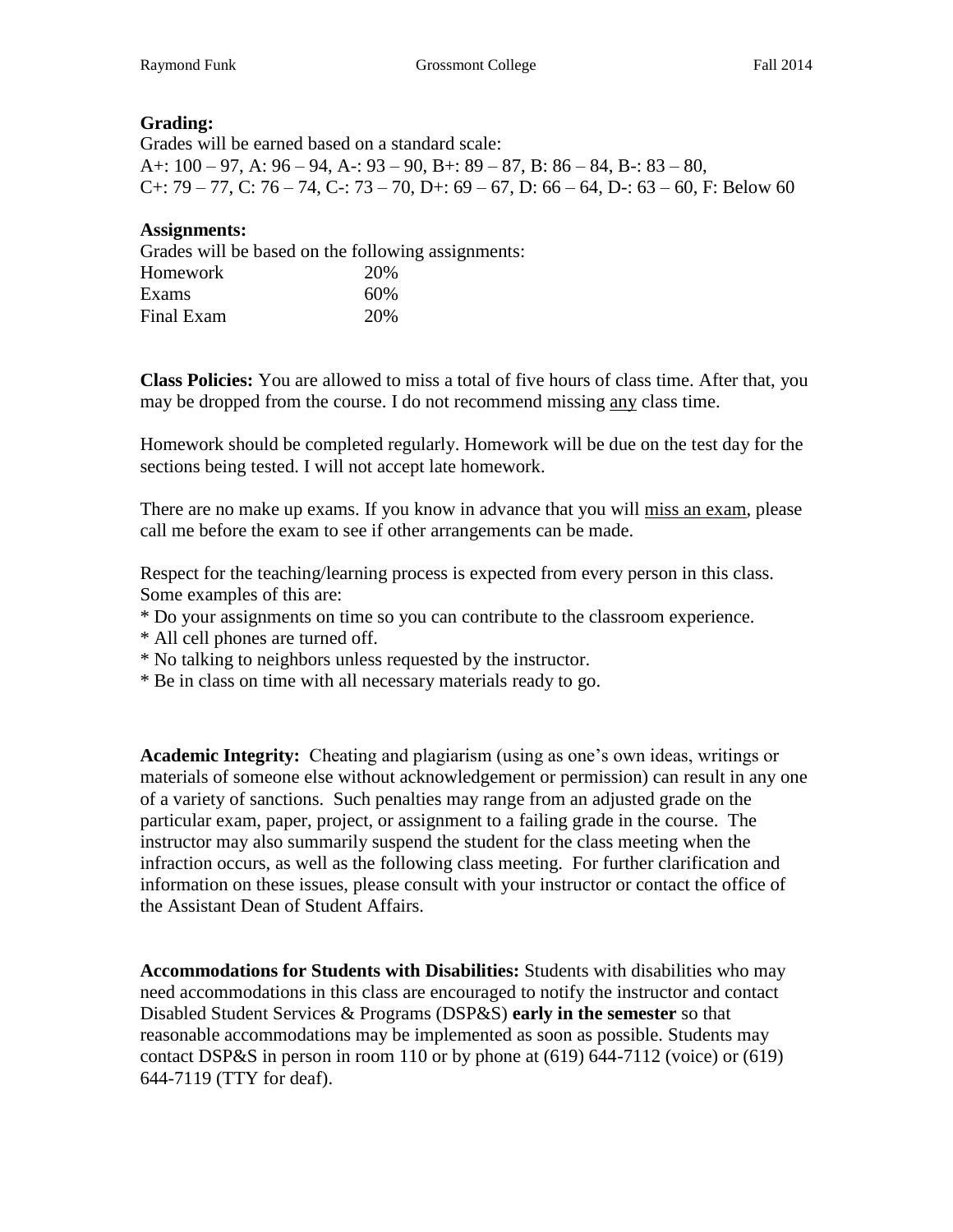**Supervised Tutoring Referral:** Students are referred to enroll in the following supervised tutoring courses if the service indicated will assist them in achieving or reinforcing the learning objectives of this course:

> IDS 198, Supervised Tutoring to receive tutoring in general computer applications in the Tech Mall;

English 198W, Supervised Tutoring for assistance in the English Writing Center (Room 70-119); and/or

IDS 198T, Supervised Tutoring to receive one-on-one tutoring in academic subjects in the Tutoring Center (Room 70-229, 644-7387).

To add any of these courses, students may obtain Add Codes at the Information/Registration Desk in the Tech Mall.

All Supervised Tutoring courses are non-credit/non-fee. However, when a student registers for a supervised tutoring course, and has no other classes, the student will be charged the usual health fee.

### **Developmental Math Tutoring**

Tutoring for only developmental math students will begin week two of the fall semester in room 70-113, next door to the Math Study Center in the Learning Resource Center (LRC) which is in the same building as the library on the following days and times: Mon/Wed: 8-10 a.m., Mon - Thurs: 8a.m. - 7 p.m., and Fri: 8 a.m. -12 p.m.

### **Assignments**

Each class I will assign some odd numbered problems from each section we cover in the textbook. Answers for these problems are in the back of your text and you should regularly check your work for correctness. Please read through the examples in the sections that we cover before doing your homework.